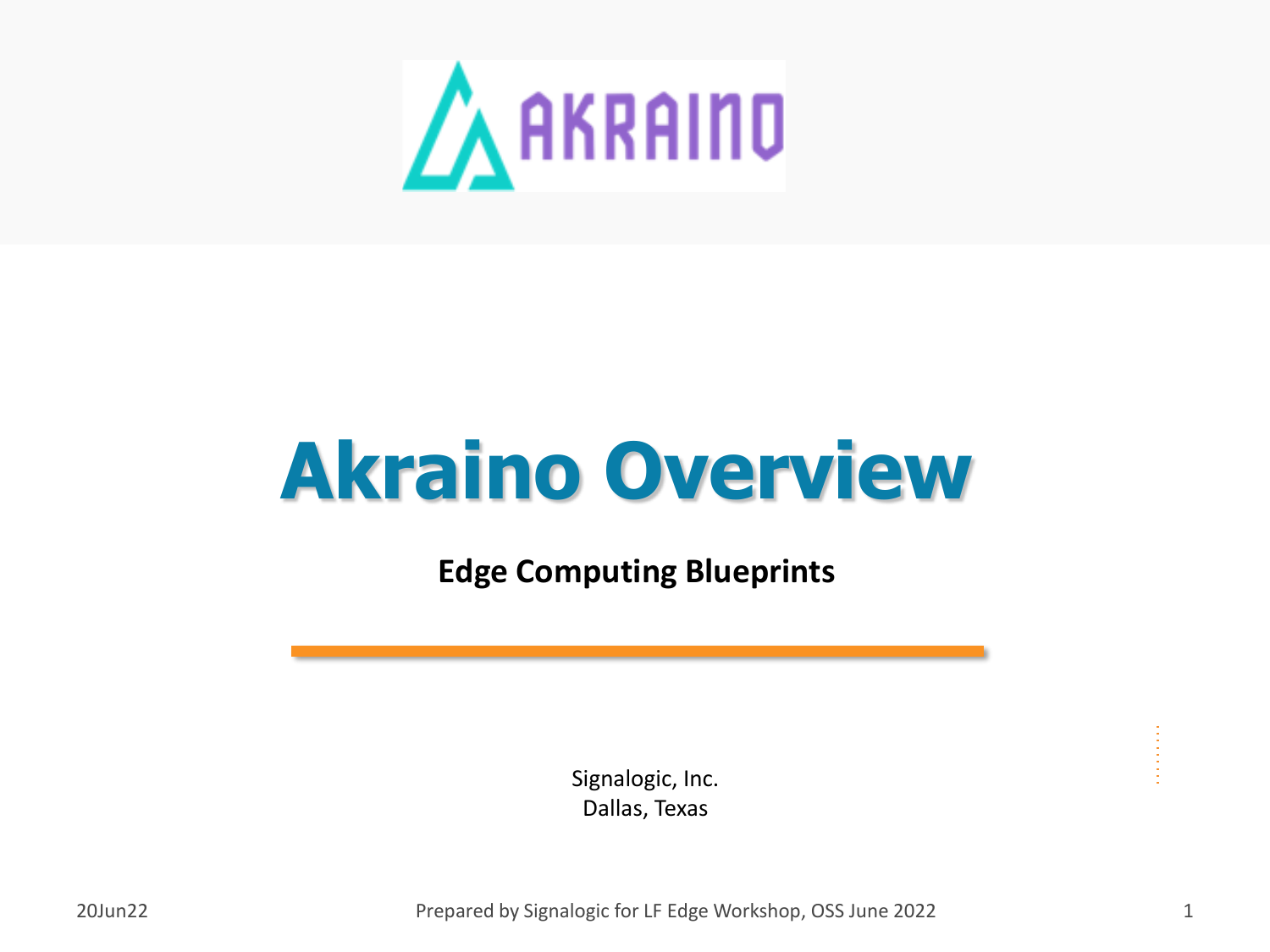## Akraino Overview - Contents



#### • **Edge computing blueprints**

- Cloud native
	- NFV stack
	- multi-tenant security
- Cloud / edge border
	- public cloud edge interface
	- network cloud (with Tungsten Fabric)
- Integrated edge cloud
	- edge stack (AR/VR focus)
	- smart NIC
	- Arm servers
- Telco
	- lightweight / private 5G
	- 5G MEC slicing (gaming, video, broadcasting)
- AI
	- federated deep learning
	- school monitoring
	- intelligent vehicle cooperation
- IoT
	- robotics (industrial / enterprise)
	- cloud gateway for IoT apps
	- lightweight edge and IoT application management
- Connected edge nodes
	- cities
	- vehicles

#### • **Areas of common work between blueprints**

- **Whitepapers**
- Security
- APIs
- Documentation
- Technical steering committee

**AKRAIND**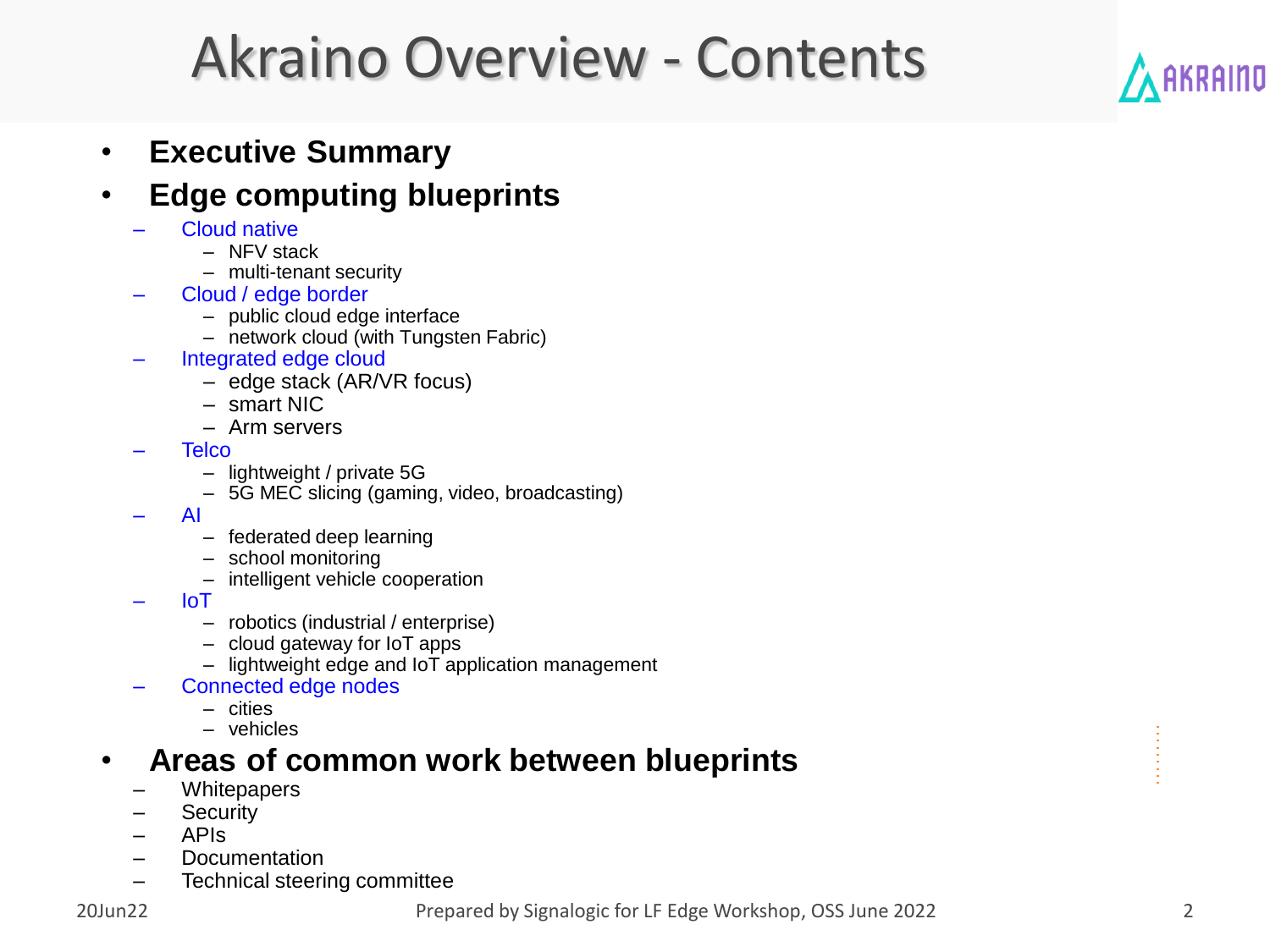## Executive Summary



- **Akraino is an LF Edge open source community focusing on edge computing**
- **Covers a very broad range of use cases and technologies**
- **Publishes blueprints – combinations of software, architecture, and data flow diagrams, working code, and documentation**
- **Provides technical and organizational support for blueprint users**
- **Collaborates with SDOs such as ETSI MEC**
- **Following slides organize blueprints by key areas in edge computing**
	- this way of organizing Akraino is an approximation
	- there is overlap between some blueprints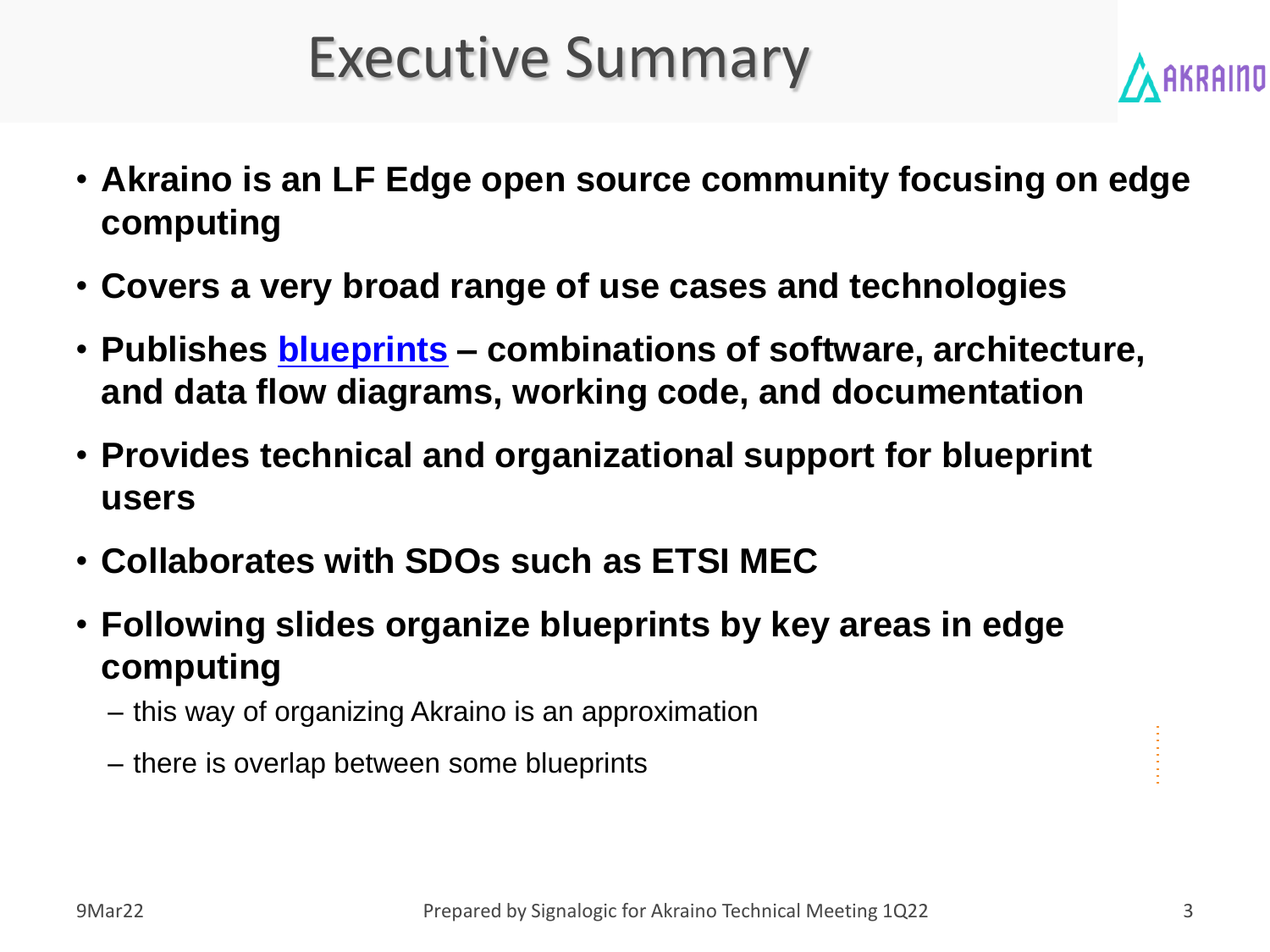## Cloud Native



#### • **NFV stack**

- SDWAN, customer edge, edge clouds deploy VNFs and CNFs as micro-services
- key organization: Intel

#### • **Multi-tenant security**

- deploy secure and trusted workloads and bare-metal containers
- key organization: Intel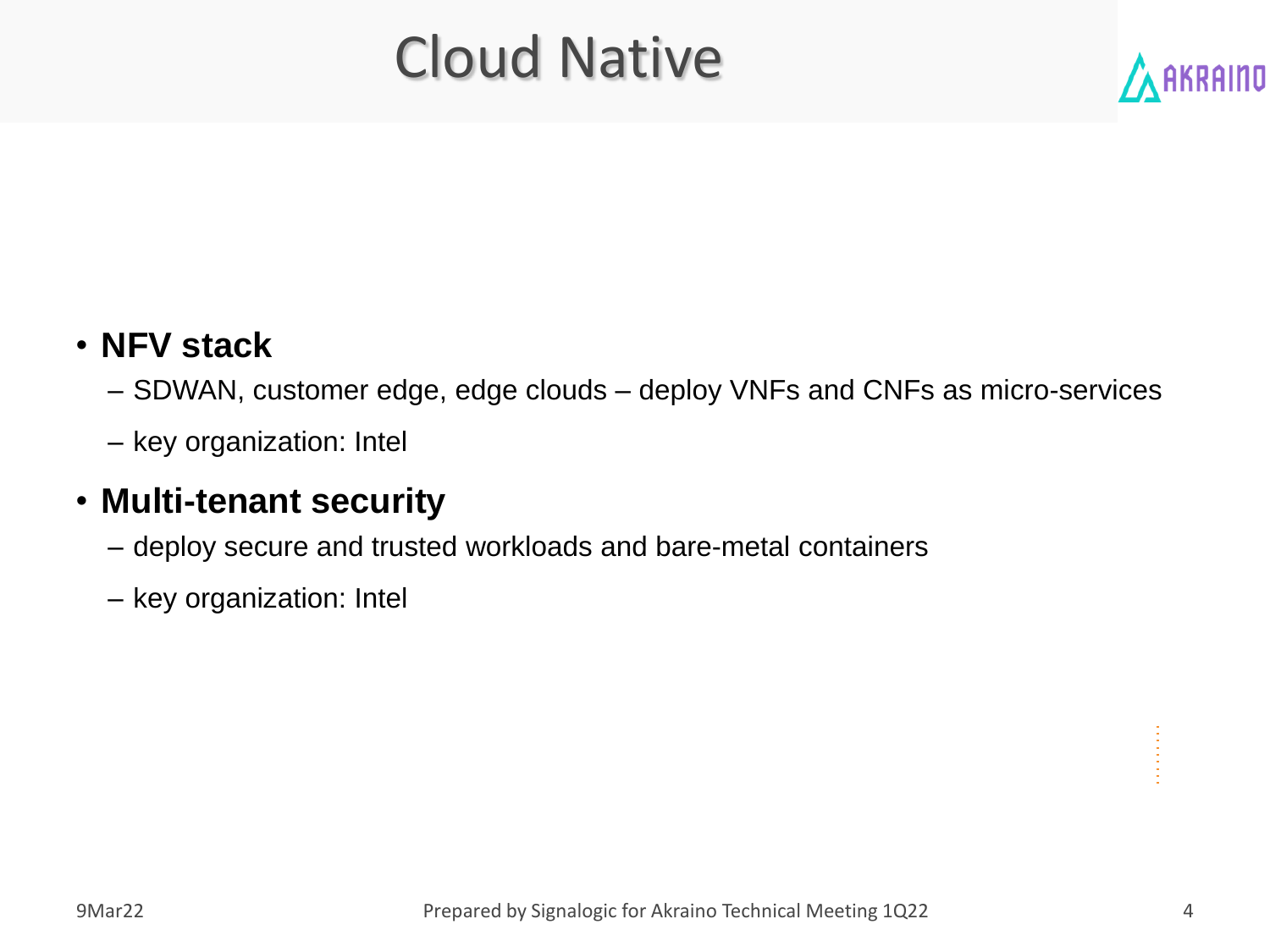## Cloud / Edge Border



#### • **Public cloud / edge interface**

- set of open APIs for edge applications (primarily telco) to expose towards public cloud providers
- key organization: Equinix

#### • **Network cloud**

- network cloud architecture allowing single SDN controller for containers, VMs, and bare metal servers. Incorporates Tungsten Fabric
- key organization: Juniper Networks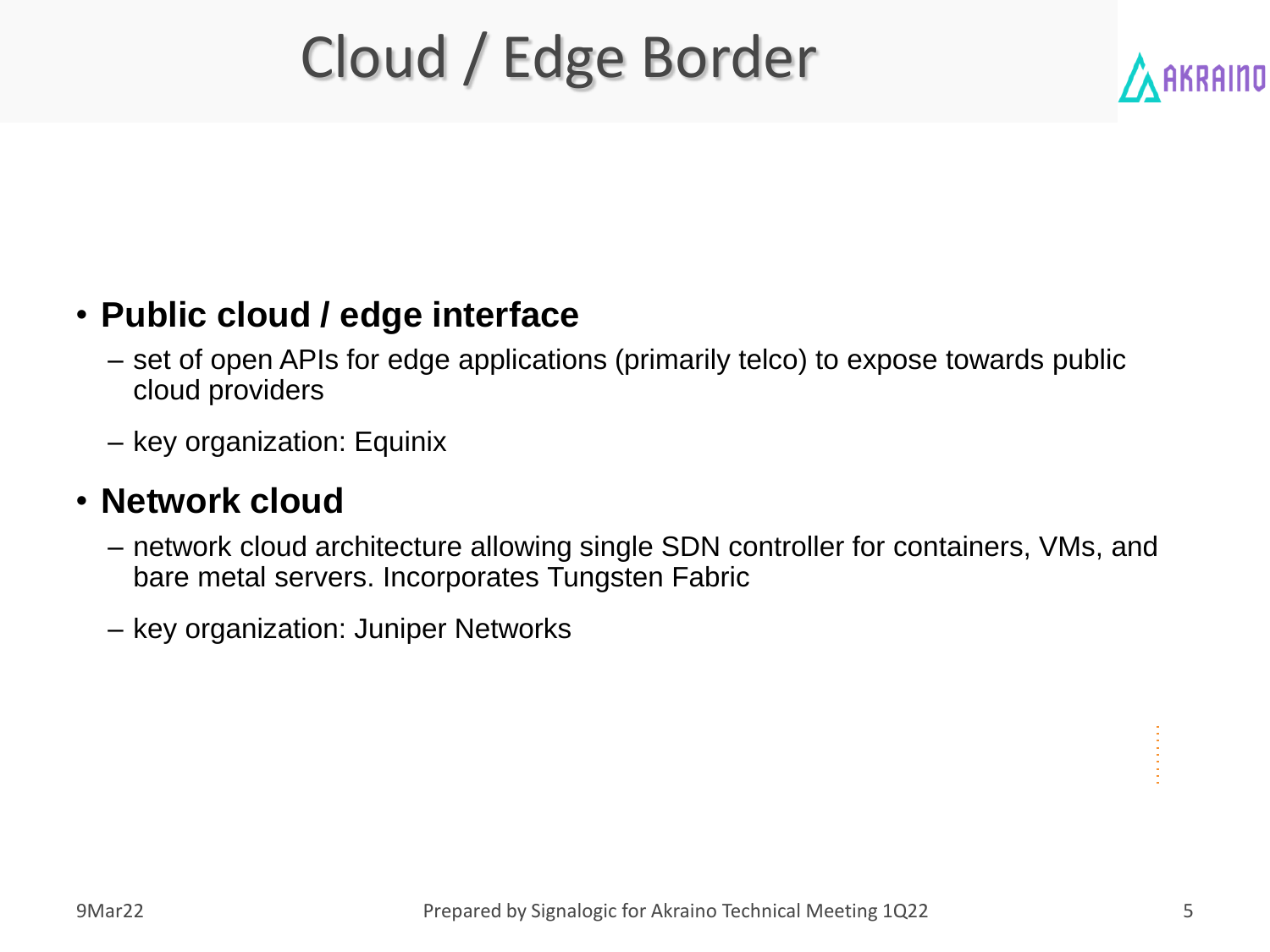## Integrated Edge Cloud

#### • **Edge stack**

- Integrated Edge Cloud (IEC) family of blueprints
- deployment of edge VR/AR streaming
- key organization: Tencent

#### • **Smart NIC**

- accelerate performance of VPCs and 5G UPFs
- key organizations: ByteDance, SocNoc, Arm

#### • **Edge Arm Servers**

- run Android cloud native apps at the edge
- key organizations: ByteDance, Arm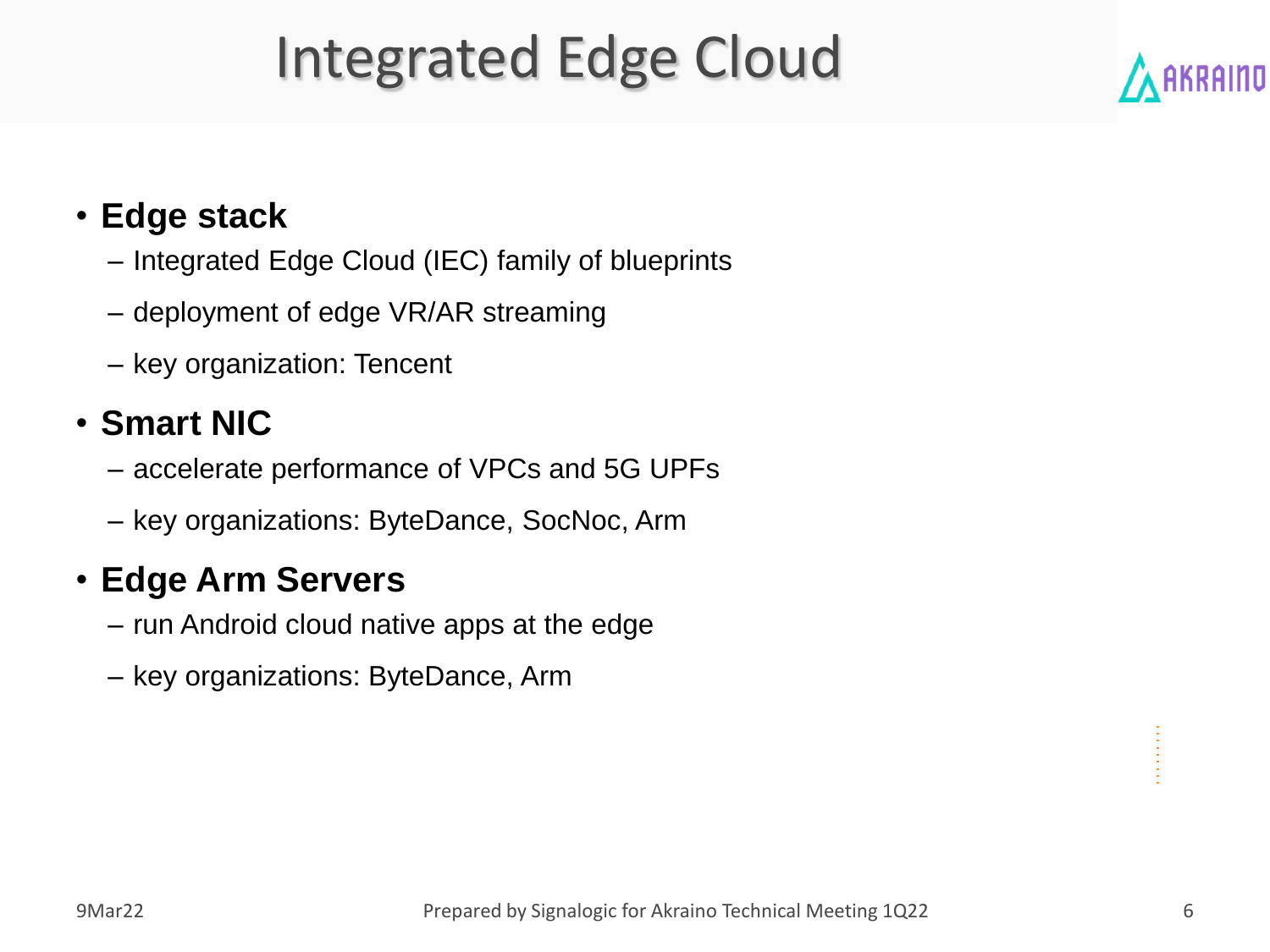## Telco

#### • **Lightweight 5G**

- enable enterprise applications at the telco edge
- key organization: Huawei

#### • **Private 5G**

- end-to-end LTE/5G connectivity using CBRS band
- key organizations: Cohere Technologies, Verizon

#### • **5G MEC slicing**

- high performance cloud gaming, HD video, and live broadcasting edge applications
- key organizations: Tencent, China Mobile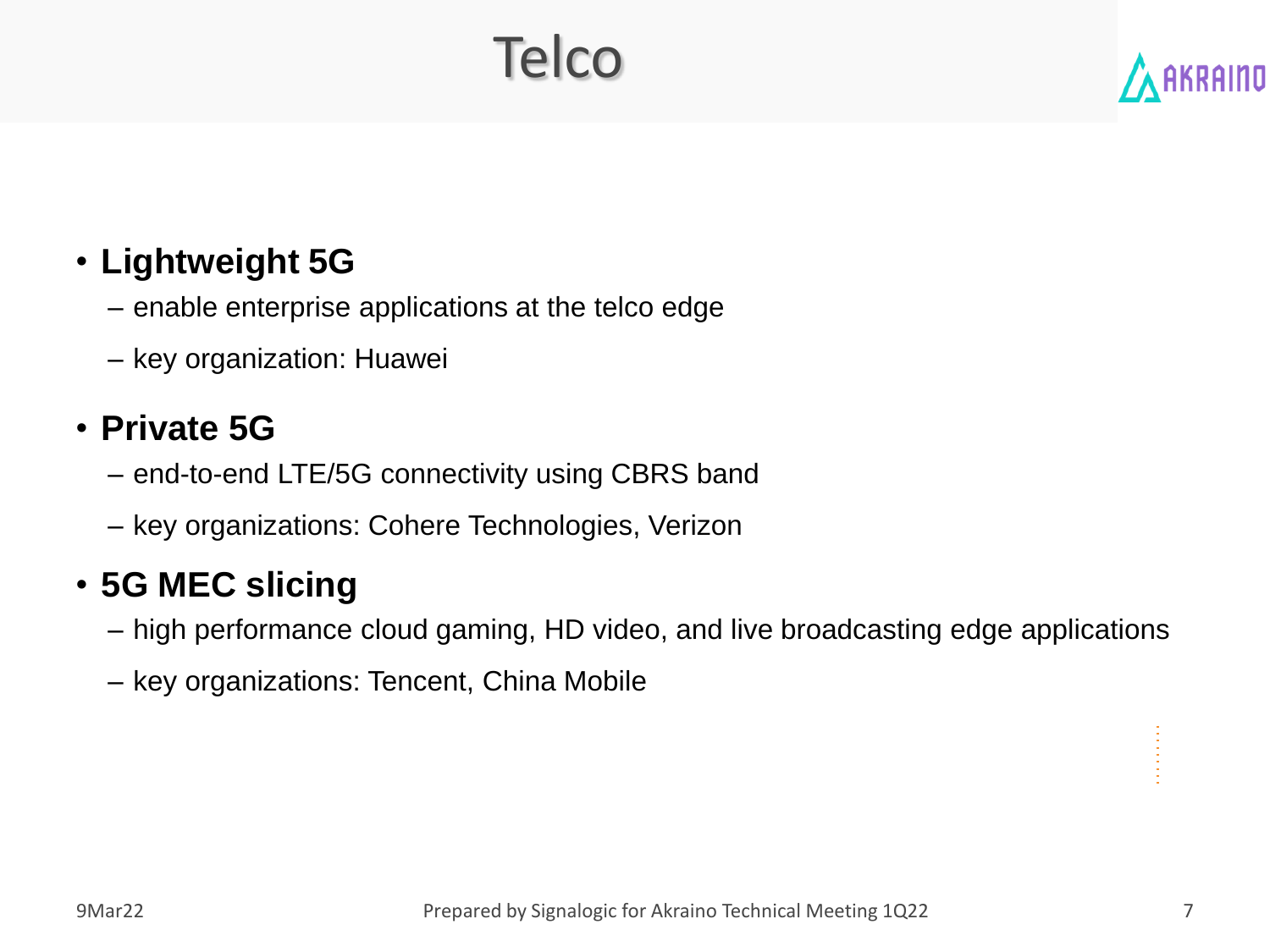#### • **Federated machine learning**

- machine learning across mobile and IoT devices
- key organizations: WeBank, inwinStack

### • **School monitoring**

- school safety, security, and surveillance
- key organizations: Baidu, Arm, Intel, Penn State Univ

#### • **Intelligent vehicle cooperation**

- AVs current focus is on autonomous taxis
- key organizations: Baidu, Intel, Arm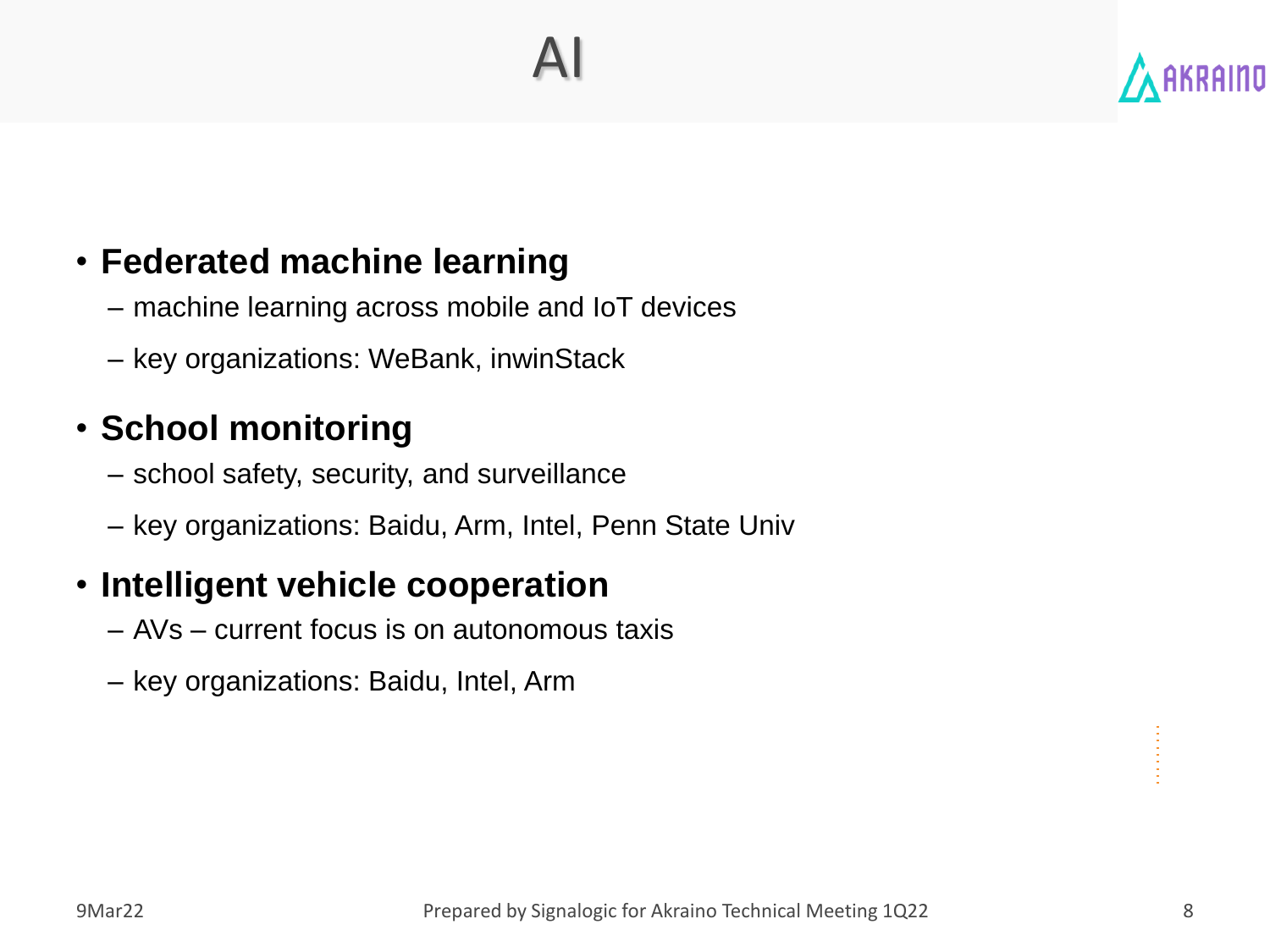## IoT



#### • **Robotics**

- current focus is industrial and enterprise robots (e.g. food preparation and production)
- areas of emphasis:
	- technical challenges: tactile/touch, speech recognition, real-time operation
	- robot safety (cloud independence as needed)
	- privacy of user data
- key organizations: Fujitsu, Signalogic

#### • **Cloud gateway for IoT apps**

- enable industrial IoT use cases
- key organization: Huawei

#### • **SD-WAN**

- networking for edge and micro CPE use cases
- key organization: Huawei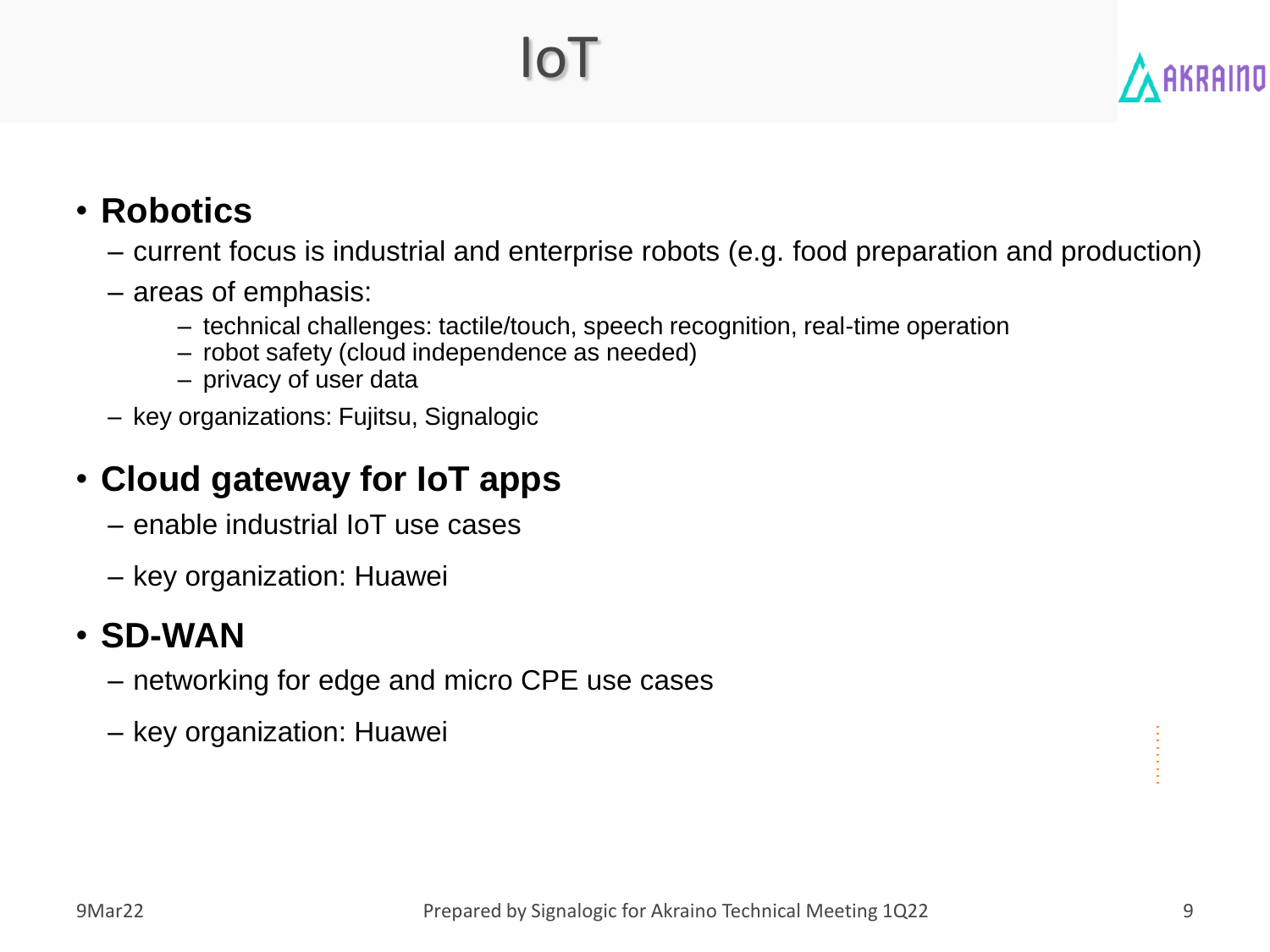## Connected Edge Nodes



#### • **Cities**

- smart cities AVs, utilities management, smart buildings, safety and emergency services
- key organizations: Arm, Microsoft, Nexcom

#### • **Vehicles**

- connected vehicles vehicle communication of route, action, safety information. Key org: Tencent
- MEC-based topology prediction AV path prediction, communication. Key org: Jeju Nat Univ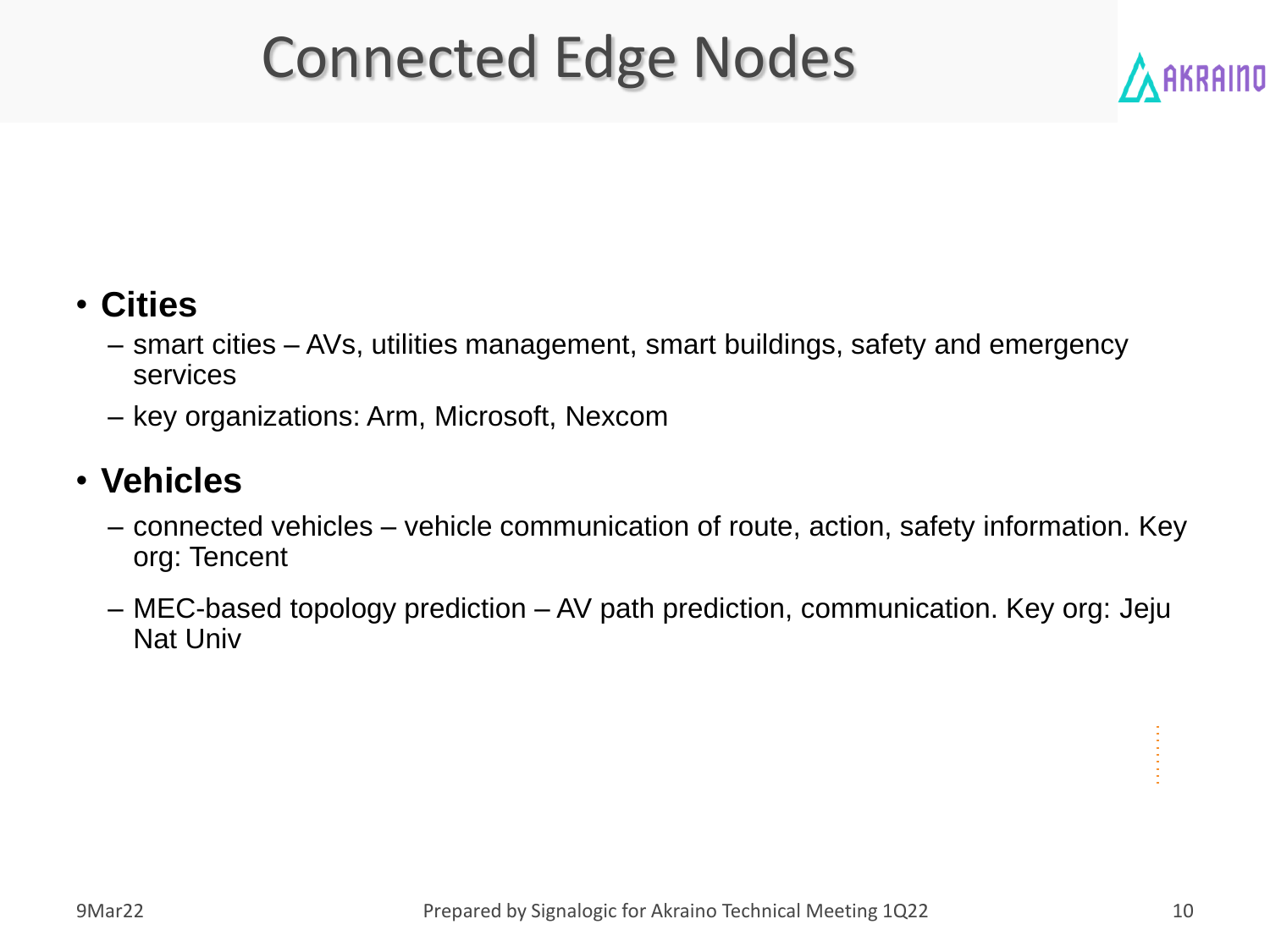## Areas of Common Work



- collaborative publications between different blueprint teams
- Akraino Edge Stack APIs
- Cloud interfacing the telco edge, Jul 2020

#### • **Security**

- security subcommittee oversees cert process for blueprints prior to release
- automated checks include Lynis scan, vulnerabilities, Kubernetes ("kube hunter")

#### • **Documentation**

– documentation subcommittee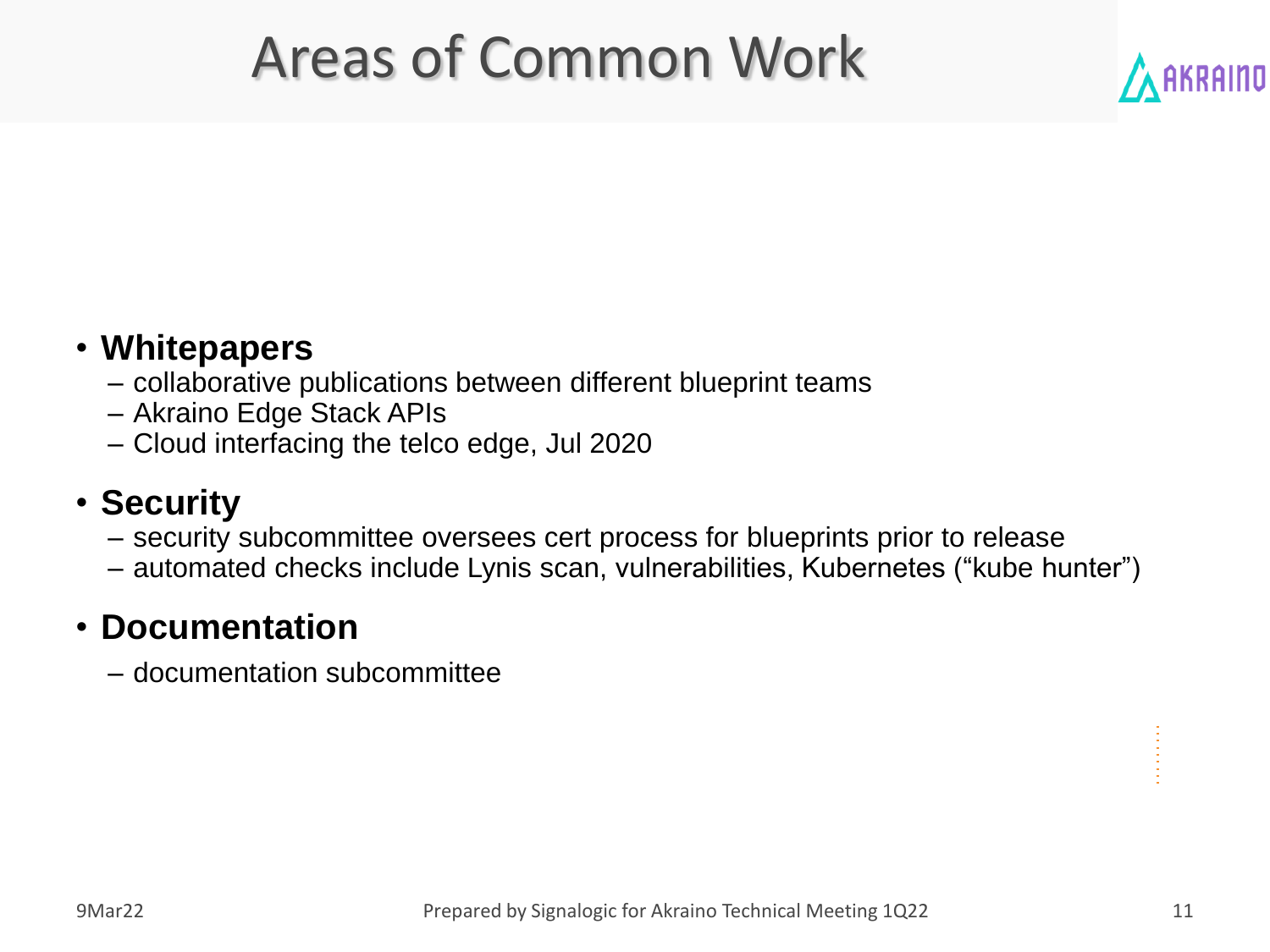## Areas of Common Work, cont.



#### • **APIs**

- API subcommittee oversees gathering of organization-wide API info
- standardized API form
- API map (https://apiportal.akraino.org/apimap.html)



#### • **TSC planning, review, and approval process**

- technical steering committee
- review and voting approval for all BPs
- discussion and planning of organization wide issues